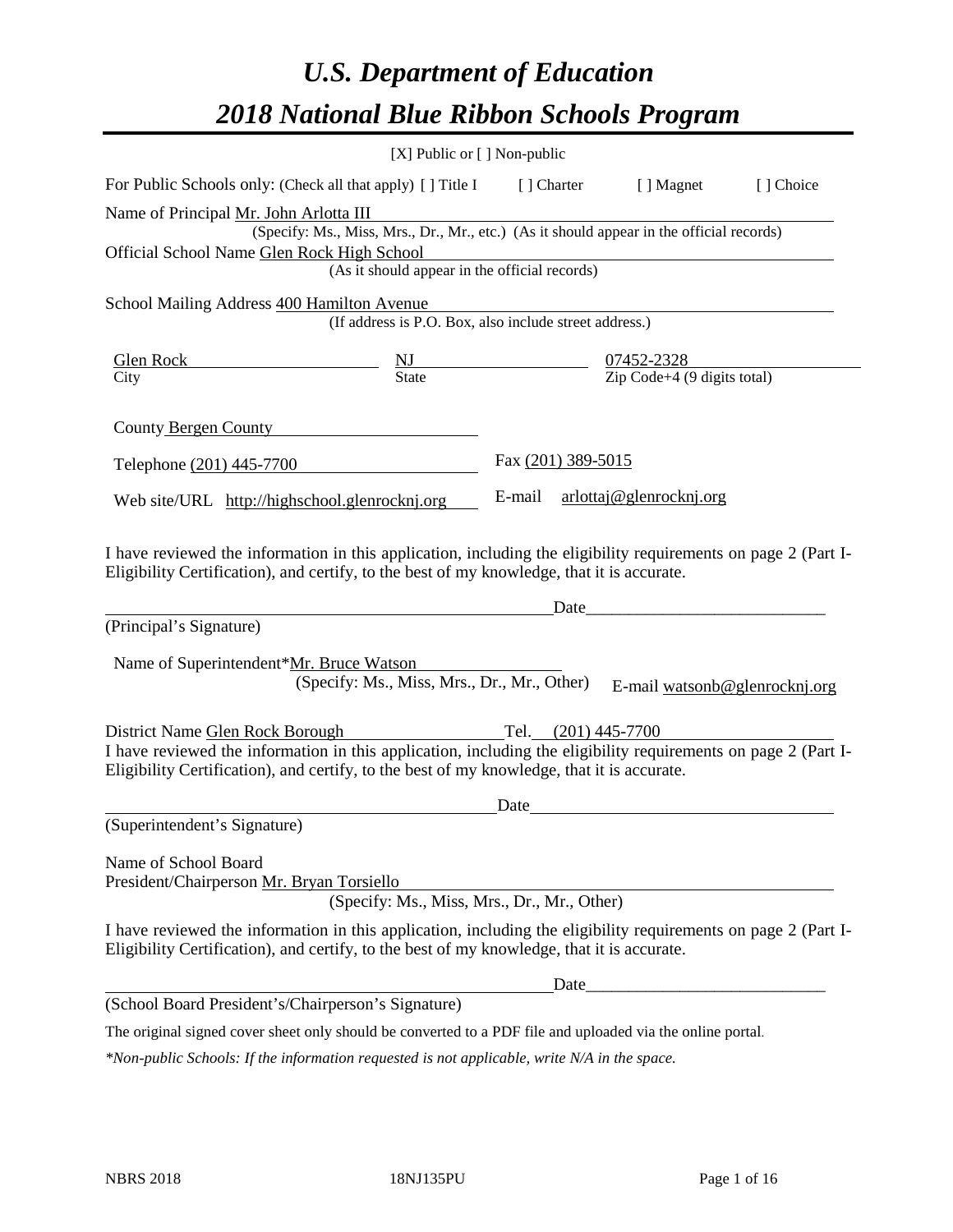The signatures on the first page of this application (cover page) certify that each of the statements below, concerning the school's eligibility and compliance with U.S. Department of Education and National Blue Ribbon Schools requirements, are true and correct.

- 1. The school configuration includes one or more of grades K-12. (Schools on the same campus with one principal, even a K-12 school, must apply as an entire school.)
- 2. All nominated public schools must meet the state's performance targets in reading (or English language arts) and mathematics and other academic indicators (i.e., attendance rate and graduation rate), for the all students group and all subgroups, including having participation rates of at least 95 percent using the most recent accountability results available for nomination.
- 3. To meet final eligibility, all nominated public schools must be certified by states prior to September 2018 in order to meet all eligibility requirements. Any status appeals must be resolved at least two weeks before the awards ceremony for the school to receive the award.
- 4. If the school includes grades 7 or higher, the school must have foreign language as a part of its curriculum.
- 5. The school has been in existence for five full years, that is, from at least September 2012 and each tested grade must have been part of the school for the past three years.
- 6. The nominated school has not received the National Blue Ribbon Schools award in the past five years: 2013, 2014, 2015, 2016, or 2017.
- 7. The nominated school has no history of testing irregularities, nor have charges of irregularities been brought against the school at the time of nomination. The U.S. Department of Education reserves the right to disqualify a school's application and/or rescind a school's award if irregularities are later discovered and proven by the state.
- 8. The nominated school has not been identified by the state as "persistently dangerous" within the last two years.
- 9. The nominated school or district is not refusing Office of Civil Rights (OCR) access to information necessary to investigate a civil rights complaint or to conduct a district-wide compliance review.
- 10. The OCR has not issued a violation letter of findings to the school district concluding that the nominated school or the district as a whole has violated one or more of the civil rights statutes. A violation letter of findings will not be considered outstanding if OCR has accepted a corrective action plan from the district to remedy the violation.
- 11. The U.S. Department of Justice does not have a pending suit alleging that the nominated school or the school district as a whole has violated one or more of the civil rights statutes or the Constitution's equal protection clause.
- 12. There are no findings of violations of the Individuals with Disabilities Education Act in a U.S. Department of Education monitoring report that apply to the school or school district in question; or if there are such findings, the state or district has corrected, or agreed to correct, the findings.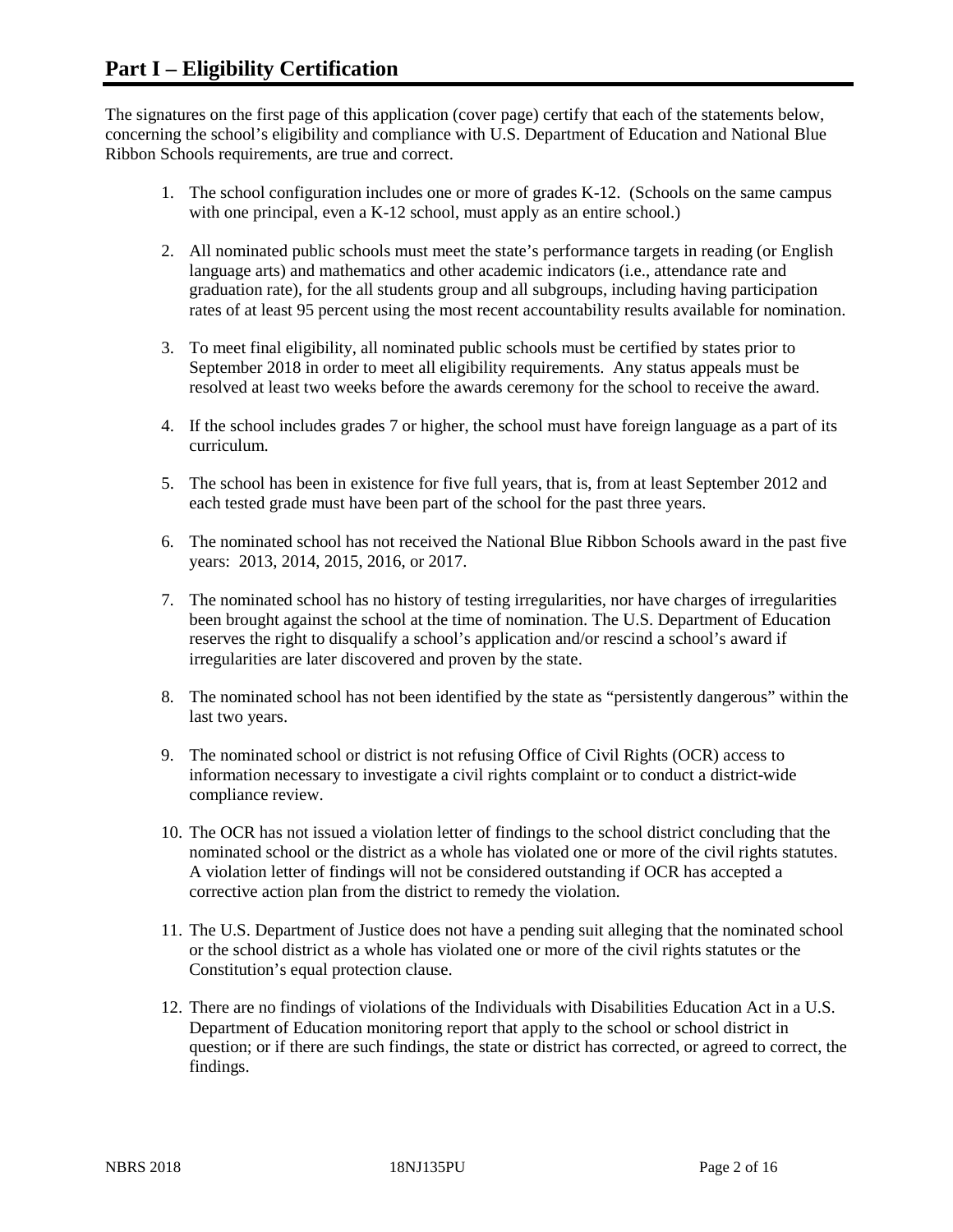# **PART II - DEMOGRAPHIC DATA**

#### **Data should be provided for the most recent school year (2017-2018) unless otherwise stated.**

#### **DISTRICT**

1. Number of schools in the district  $\frac{4}{4}$  Elementary schools (includes K-8) (per district designation): 1 Middle/Junior high schools 1 High schools 0 K-12 schools

6 TOTAL

**SCHOOL** (To be completed by all schools)

2. Category that best describes the area where the school is located:

[] Urban or large central city [X] Suburban [] Rural or small city/town

3. Number of students as of October 1, 2017 enrolled at each grade level or its equivalent in applying school:

| Grade                           | # of         | # of Females | <b>Grade Total</b> |
|---------------------------------|--------------|--------------|--------------------|
|                                 | <b>Males</b> |              |                    |
| <b>PreK</b>                     | 0            | 0            | 0                  |
| K                               | 0            | 0            | 0                  |
| $\mathbf{1}$                    | 0            | 0            | 0                  |
| 2                               | 0            | 0            | 0                  |
| 3                               | 0            | 0            | 0                  |
| 4                               | 0            | 0            | 0                  |
| 5                               | 0            | 0            | 0                  |
| 6                               | 0            | 0            | 0                  |
| 7                               | 0            | 0            | 0                  |
| 8                               | 0            | 0            | 0                  |
| 9                               | 97           | 114          | 211                |
| 10                              | 90           | 76           | 166                |
| 11                              | 93           | 89           | 182                |
| 12 or higher                    | 105          | 91           | 196                |
| <b>Total</b><br><b>Students</b> | 385          | 370          | 755                |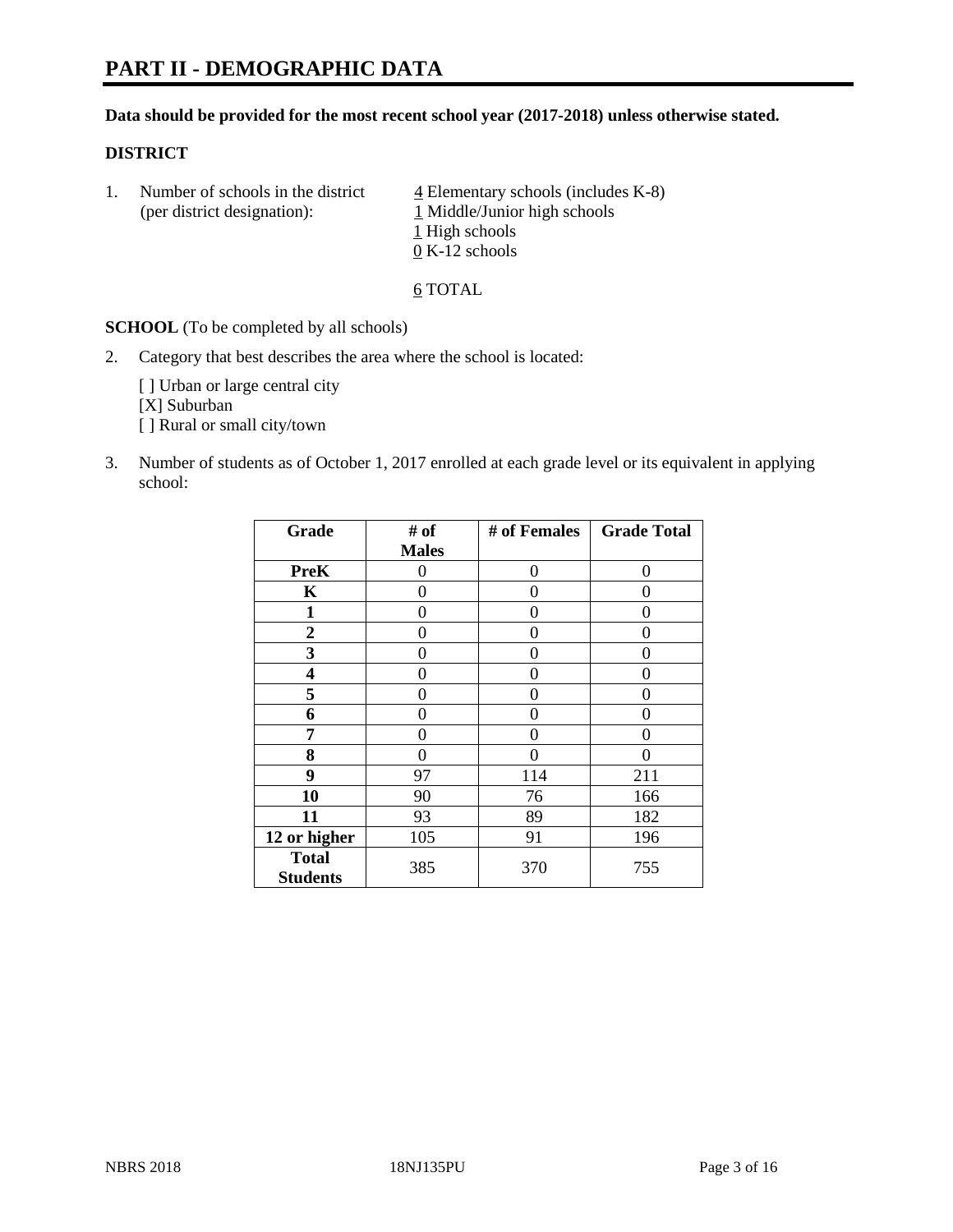the school: 10 % Asian

4. Racial/ethnic composition of  $\qquad 0\%$  American Indian or Alaska Native 1 % Black or African American 3 % Hispanic or Latino 0 % Native Hawaiian or Other Pacific Islander 83 % White 3 % Two or more races **100 % Total**

(Only these seven standard categories should be used to report the racial/ethnic composition of your school. The Final Guidance on Maintaining, Collecting, and Reporting Racial and Ethnic Data to the U.S. Department of Education published in the October 19, 2007 *Federal Register* provides definitions for each of the seven categories.)

5. Student turnover, or mobility rate, during the 2016 – 2017 school year: 3%

If the mobility rate is above 15%, please explain.

This rate should be calculated using the grid below. The answer to (6) is the mobility rate.

| <b>Steps For Determining Mobility Rate</b>         | Answer |
|----------------------------------------------------|--------|
| (1) Number of students who transferred to          |        |
| the school after October 1, 2016 until the         | 10     |
| end of the 2016-2017 school year                   |        |
| (2) Number of students who transferred             |        |
| <i>from</i> the school after October 1, 2016 until | 8      |
| the end of the 2016-2017 school year               |        |
| (3) Total of all transferred students [sum of      | 18     |
| rows $(1)$ and $(2)$ ]                             |        |
| (4) Total number of students in the school as      |        |
| of October 1, 2016                                 | 716    |
| (5) Total transferred students in row (3)          |        |
| divided by total students in row (4)               | 0.03   |
| $(6)$ Amount in row $(5)$ multiplied by 100        | 3      |

6. English Language Learners (ELL) in the school:  $0\%$ 

0 Total number ELL

Specify each non-English language represented in the school (separate languages by commas): Chinese, French, German, Italian, Japanese, Korean, Punjabi, Russian, Slovak, Spanish, Swedish

7. Students eligible for free/reduced-priced meals: 1% Total number students who qualify:  $\frac{4}{9}$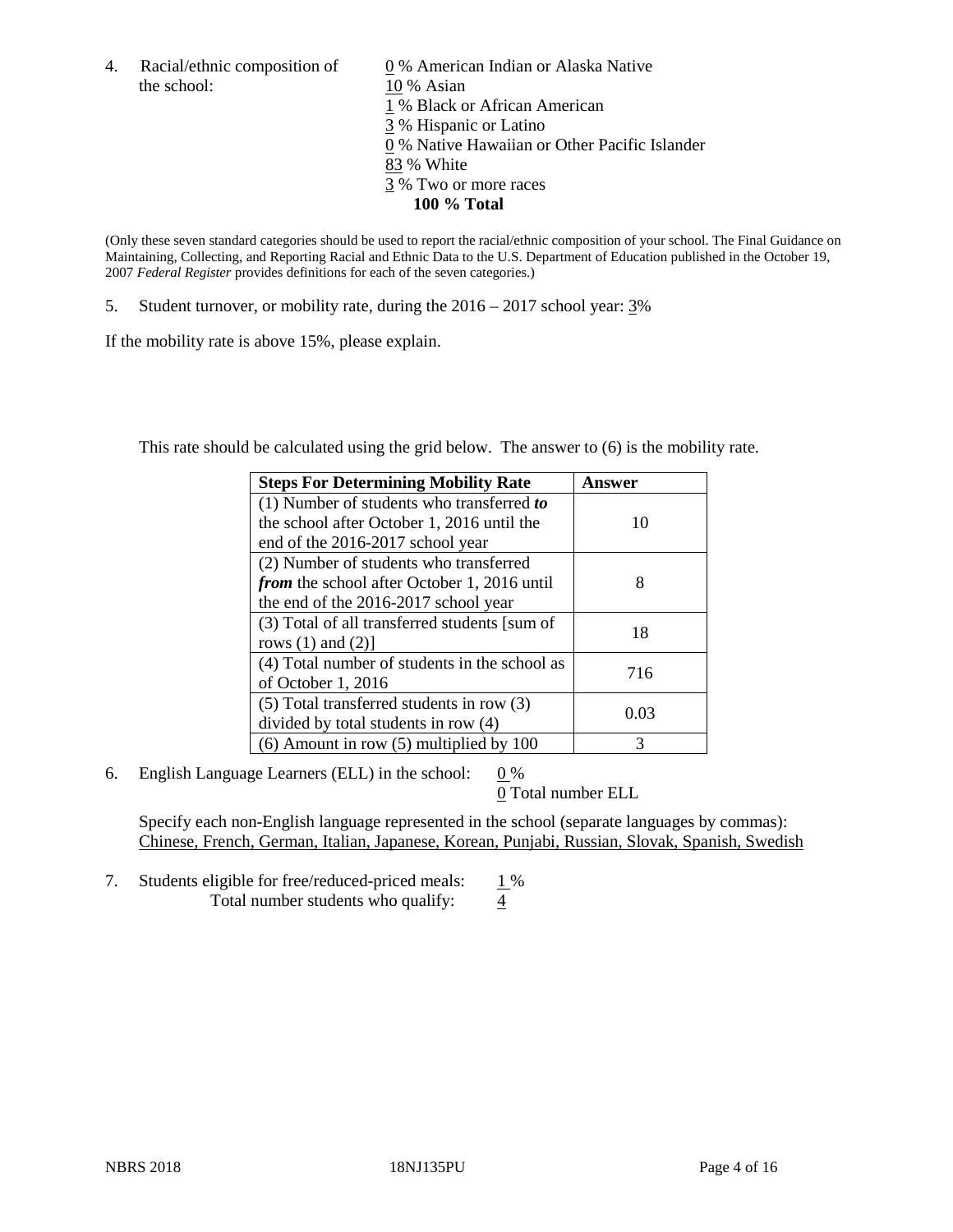150 Total number of students served

Indicate below the number of students with disabilities according to conditions designated in the Individuals with Disabilities Education Act. Do not add additional conditions. It is possible that students may be classified in more than one condition.

| 3 Autism                  | 2 Multiple Disabilities                 |
|---------------------------|-----------------------------------------|
| 0 Deafness                | 0 Orthopedic Impairment                 |
| 0 Deaf-Blindness          | 58 Other Health Impaired                |
| 0 Developmentally Delayed | 72 Specific Learning Disability         |
| 10 Emotional Disturbance  | 5 Speech or Language Impairment         |
| 1 Hearing Impairment      | 0 Traumatic Brain Injury                |
| 0 Intellectual Disability | 0 Visual Impairment Including Blindness |

- 9. Number of years the principal has been in her/his position at this school: 7
- 10. Use Full-Time Equivalents (FTEs), rounded to nearest whole numeral, to indicate the number of school staff in each of the categories below:

|                                                                                                                                                                                                                                | <b>Number of Staff</b>      |
|--------------------------------------------------------------------------------------------------------------------------------------------------------------------------------------------------------------------------------|-----------------------------|
| Administrators                                                                                                                                                                                                                 | $\mathcal{D}_{\mathcal{L}}$ |
| Classroom teachers including those<br>teaching high school specialty<br>subjects, e.g., third grade teacher,<br>history teacher, algebra teacher.                                                                              | 67                          |
| Resource teachers/specialists/coaches<br>e.g., reading specialist, science coach,<br>special education teacher, technology<br>specialist, art teacher, etc.                                                                    | 10                          |
| Paraprofessionals under the<br>supervision of a professional<br>supporting single, group, or classroom<br>students.                                                                                                            | 7                           |
| Student support personnel<br>e.g., guidance counselors, behavior<br>interventionists, mental/physical<br>health service providers,<br>psychologists, family engagement<br>liaisons, career/college attainment<br>coaches, etc. | 7                           |

11. Average student-classroom teacher ratio, that is, the number of students in the school divided by the FTE of classroom teachers, e.g.,  $22:1$  10:1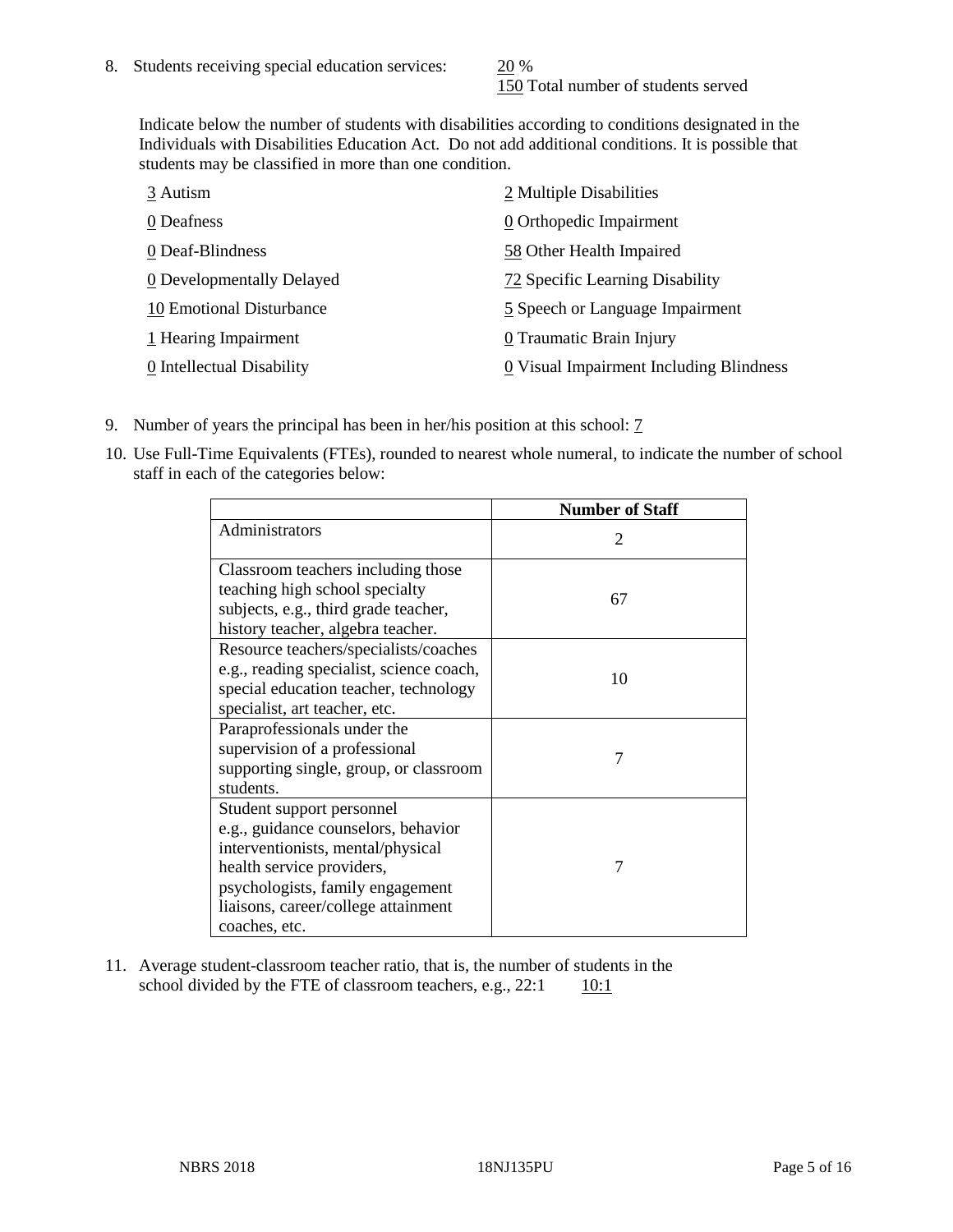12. Show daily student attendance rates. Only high schools need to supply yearly graduation rates.

| <b>Required Information</b> | 2016-2017 | 2015-2016 | 2014-2015 | 2013-2014 | 2012-2013 |
|-----------------------------|-----------|-----------|-----------|-----------|-----------|
| Daily student attendance    | 96%       | 95%       | 95%       | 96%       | 96%       |
| High school graduation rate | 99%       | 00%       | 98%       | 98%       | 99%       |

#### 13. **For high schools only, that is, schools ending in grade 12 or higher.**

Show percentages to indicate the post-secondary status of students who graduated in Spring 2017.

| <b>Post-Secondary Status</b>                  |     |
|-----------------------------------------------|-----|
| Graduating class size                         | 166 |
| Enrolled in a 4-year college or university    | 90% |
| Enrolled in a community college               | 6%  |
| Enrolled in career/technical training program | 1%  |
| Found employment                              | 0%  |
| Joined the military or other public service   | 2%  |
| Other                                         | 0/  |

14. Indicate whether your school has previously received a National Blue Ribbon Schools award. Yes No X

If yes, select the year in which your school received the award.

15. In a couple of sentences, provide the school's mission or vision statement.

Glen Rock High School is dedicated to developing the full potential of each individual by providing for educational needs as determined by the family, the community and the school all working together.

16. **For public schools only**, if the school is a magnet, charter, or choice school, explain how students are chosen to attend.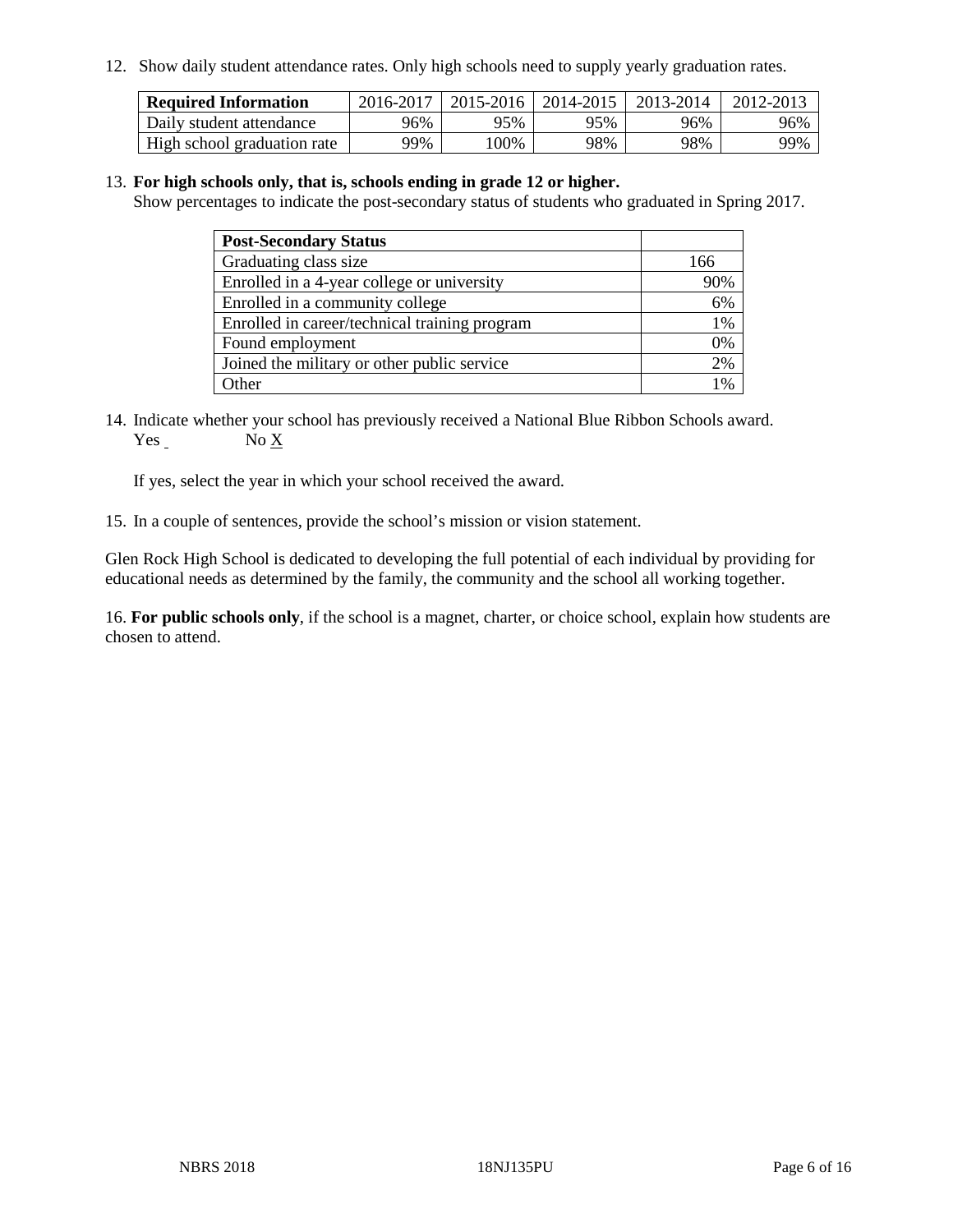# **PART III – SUMMARY**

Glen Rock, New Jersey, is a small, suburban town in Bergen County with slightly over 10,000 residents. It is considered one of the most desirable towns in which to live in the state, due to its low crime rate, proximity to New York City, and excellent school system. The community is supportive of its schools with active Home and School Associations and support groups for athletics, special education, and extracurricular activities. The Glen Rock community is rich in history and values long-lasting traditions, carrying on awards, events, and celebrations for decades.

Glen Rock High School recently celebrated its 60th anniversary and displays a tasteful combination of yesterday and today. A recent renovation provided state-of-the-art science labs, an updated auditorium, and a magnificent fine and performing arts wing. Additionally, two artificial turf fields, newly renovated tennis courts, and a new baseball field showcase a leading-edge facility inside and out.

With 98% of Glen Rock High School graduates attending college, many of the school's initiatives center on college and career readiness. Glen Rock High School teachers continue to receive professional development enhancing their instructional strategies while best meeting the needs of all students. Four years ago, the master schedule was changed to a rotating block schedule. This schedule change provides for longer periods, which allows deeper content exploration.

Technology is critical to our practice. We have an open WiFi network, generous bandwidth, and access points in all classrooms to ensure connectivity throughout all educational spaces. All students are also issued laptops, so they can access district-purchased software. Finally, our student management system, allows for educational experiences beyond the classroom where teachers deliver varied content, run threaded discussions, and offer audio and video feedback.

Despite our highly academic program, a vast majority of our students (85%) are involved in some aspect of the arts. This is an anomaly for most similar schools, as the state average for participation in the arts is below 50%. We offer a wide variety of classes in both the fine and performing arts. One hundred thirty-five students perform in the high school Concert Choir. Students also perform in the Marching, Concert, and Jazz Bands. There are two major concerts each year, an annual competition, and an active presence of the school's choirs and bands in the county Teen Arts Festival. Students also perform musically at a variety of student-run concerts throughout the year such as Glenstock, Cupid's Cafe, and two coffeehouses sponsored by the literary magazine. Theater is also an active part of the school curricular and extracurricular life. There are fall and spring theater productions as well as a winter musical.

We provide 23 Advanced Placement (A.P.) and 14 dual enrollment courses in which our students are able to challenge themselves and earn college credits while in high school. With an increasingly inclusive approach, we have significantly expanded participation and the number of A.P. exams taken by our students by over 60% in the past several years. Our dual enrollment participation has increased similarly during this time period.

Enrichment and related service-learning continue to be a large part of the daily life of our students and staff. For example, our students have observed live surgeries, taken part in television newscasts, received backstage tours, and worked collaboratively with professional actors, directors, and authors. We empower students to run blood drives and food drives and to find other ways in which they can link their passions to helping others. Glen Rock High School recently adopted a school in Florida deeply affected by the hurricanes this past summer. We are very proud of our program "Pathways for Exceptional Children," in which our high school students are trained to provide social opportunities for local elementary special needs children. Similarly, our "Alliance" club promotes inclusion for all and has been a safe haven for our students of all gender identities. Glen Rock High School has been at the forefront in gender-equity education and related programs.

Co-curricular activities also play an important role in the life of our students. Currently, Glen Rock students choose from over 50 academically or socially oriented clubs as well as 16 interscholastic sports, many of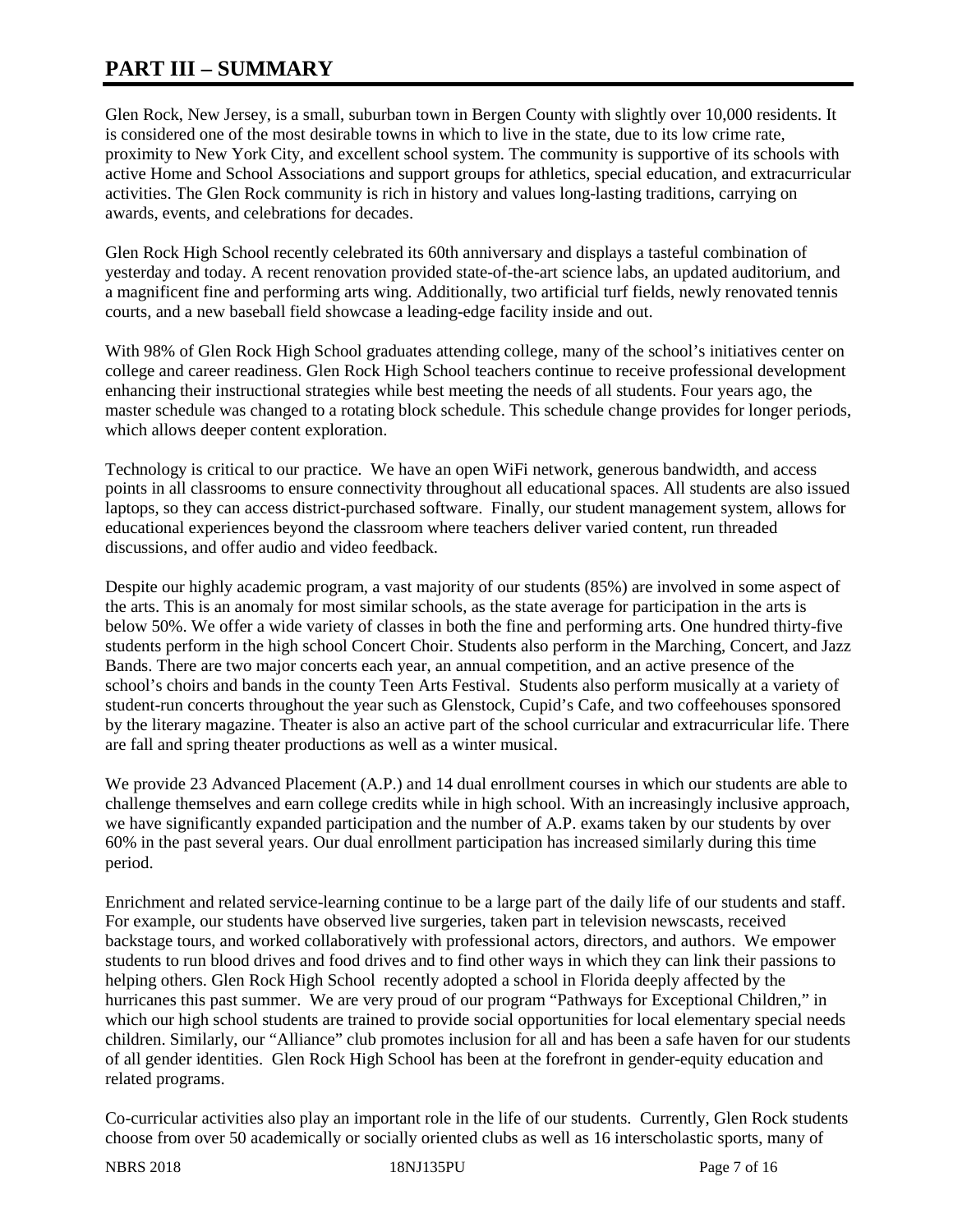which have achieved state and county championships. Last year, our Ice Hockey team captured the Public B state championship. Our school newspaper, The Glen Echo (www.theglenecho.com) is an award-winning, online outlet for student voice and writing. Additionally, our "Under The Rock" (goo.gl/Hrgr9X) video program allows our students an opportunity to learn all aspects of video production, while communicating with our community the many exciting things occurring at our school. Additionally, students have the opportunity to express themselves through The Glenconian, the yearbook; MOBIUS, the art and literary magazine; and a playwriting workshop where students' original plays are performed for the community.

Glen Rock High School has been recognized as one of the top high schools in New Jersey (#4, New Jersey Monthly), as well as in the nation (#67, Newsweek). Recently, the New Jersey Department of Education rated Glen Rock High School as the top public school (goo.gl/ghUdP5).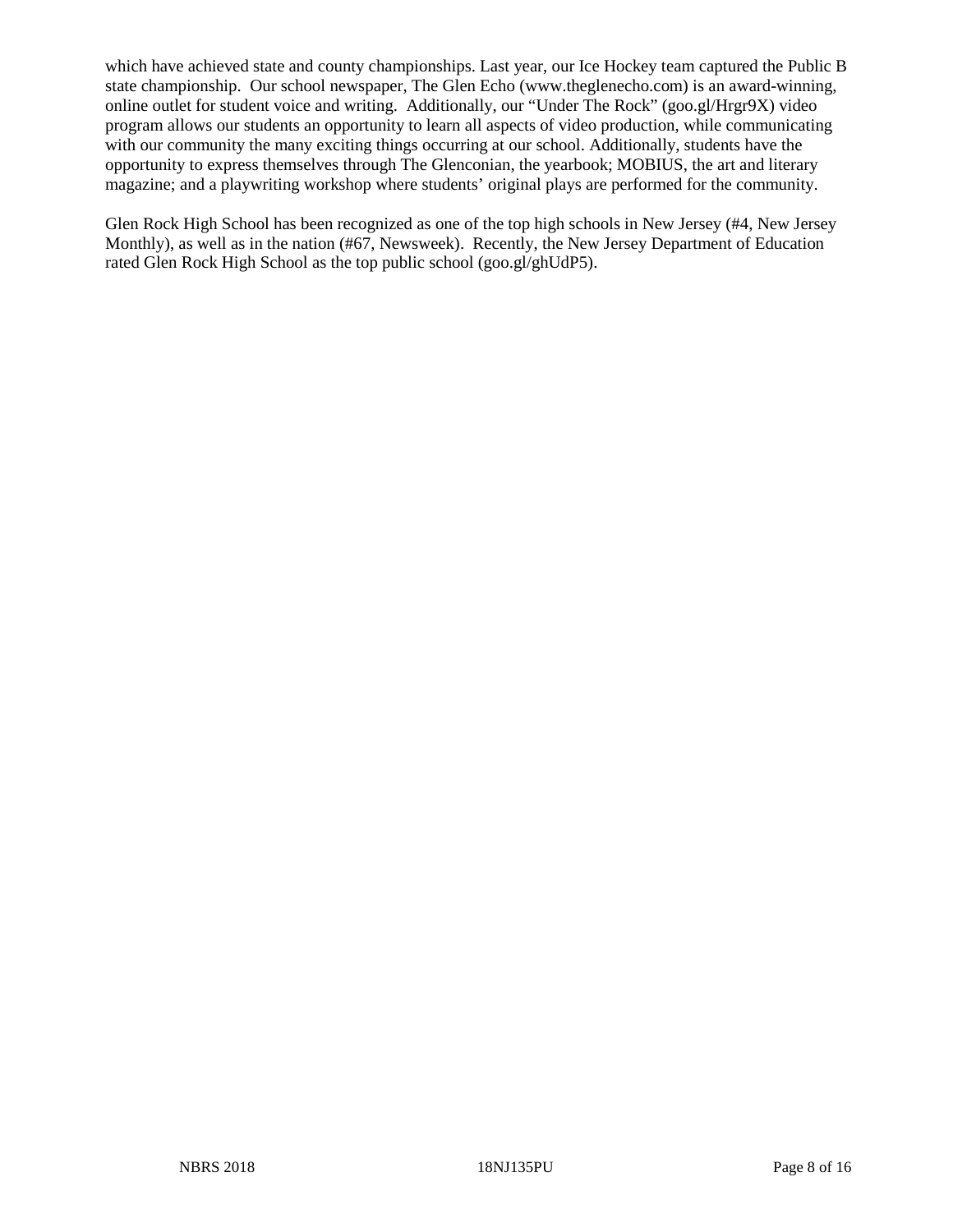# **1. Core Curriculum:**

Glen Rock High School (GRHS) has created a customized curriculum which moves student learning well beyond the expectations outlined in the New Jersey Student Learning Standards and strives to create a postsecondary learning experience for its students. The curriculum, through its five-year review process, dynamically addresses the needs and interests of students. The written curriculum is maintained and viewable on a web-based platform allowing teachers opportunities for horizontal and vertical articulation. Every summer, teams of teachers convene, with administrators as facilitators, to review the curriculum and modify to achieve best practices. They update units of study with regard to content and methodology to maintain a current and relevant curriculum. The high school offers a challenging curriculum on the college preparation, honors and advanced placement levels. Additionally, the high school has established relationships with several colleges, which allows Glen Rock students to obtain college credit concurrently. Students are encouraged to take rigorous courses and to plan time for participating in academic, athletic, and extracurricular activities. Civic learning is embedded throughout the curriculum as evidenced by the selection of specific literature and the inclusion of community-based learning projects. Authentic, problembased projects, along with learning in a one-to-one laptop environment, which includes a learning management system, allows students to engage in hybrid and blended learning experiences. The Assistant Principal, a former Supervisor of Instructional Technology, and the Technology Coach provide continual support and professional development to teachers on effective use of technology. The infusion of instructional technology applications, such as online texts, formative and summative assessments, flipped classroom lessons, and document sharing and presentations, has created a highly authentic and engaging college-like learning experience for all students.

The language arts curriculum offers a literature-based learning experience through the deep analysis of classic and contemporary works of American and world literature and literary non-fiction. Concepts of literary analysis such as characterization, structure, tone, theme, historical context, and figurative language are emphasized in all courses. Additionally, each course also emphasizes the development of analytical writing skills. Collaborative and cross-curricular research projects are included. AP English Language and AP English Literature are also offered. In addition to the core curriculum offerings, the English Department offers a variety of electives including: The Graphic Novel, Journalism, Creative Writing, Writers' Workshop, Public Speaking, and The Literature of Social Justice.

Mathematics and computer science classes are physically situated in a new STEM wing to promote the natural articulation and integration of science, technology, engineering and mathematics. Glen Rock students engage in the study of algebra in the eighth grade. The mathematics curriculum includes authentic and challenging applications which integrate science, engineering, business, coding, technology, and literacy skills. Students are expected to reason orally and in writing. Courses are offered on the college preparation, accelerated, honors and advanced placement levels. Courses range from algebra through AP Calculus BC. Additionally, coding is taught in two levels of computer science.

Science and engineering classes are also situated in the STEM wing. The science curriculum includes authentic and challenging applications which integrate mathematics, engineering, business, coding, technology and literacy skills. Students are continuously engaged in hands-on and virtual lab experiences; students view demonstrations of upcoming labs posted on the course page of the district learning management system. Students are expected to hone their technical writing skills through the writing of laboratory reports and research reports and presentations. The classrooms include state-of-the-art laboratories specifically designed for chemistry, physics, and life sciences, including a greenhouse and hydroponics laboratory. Instructional technologies such as digital microscopes and probeware are instrumental in science labs, creating an opportunity for students to use science sensors and data collection and analysis software. In addition, the high school offers a sustainable farm to table experience through hatching, raising, and harvesting eggs from chickens and produce grown from an outdoor garden and hydroponic lab. Student-generated grants have provided for composting and healthy eating alternatives, in conjunction with the high school's cafeteria. Varying levels of biology, chemistry, environmental science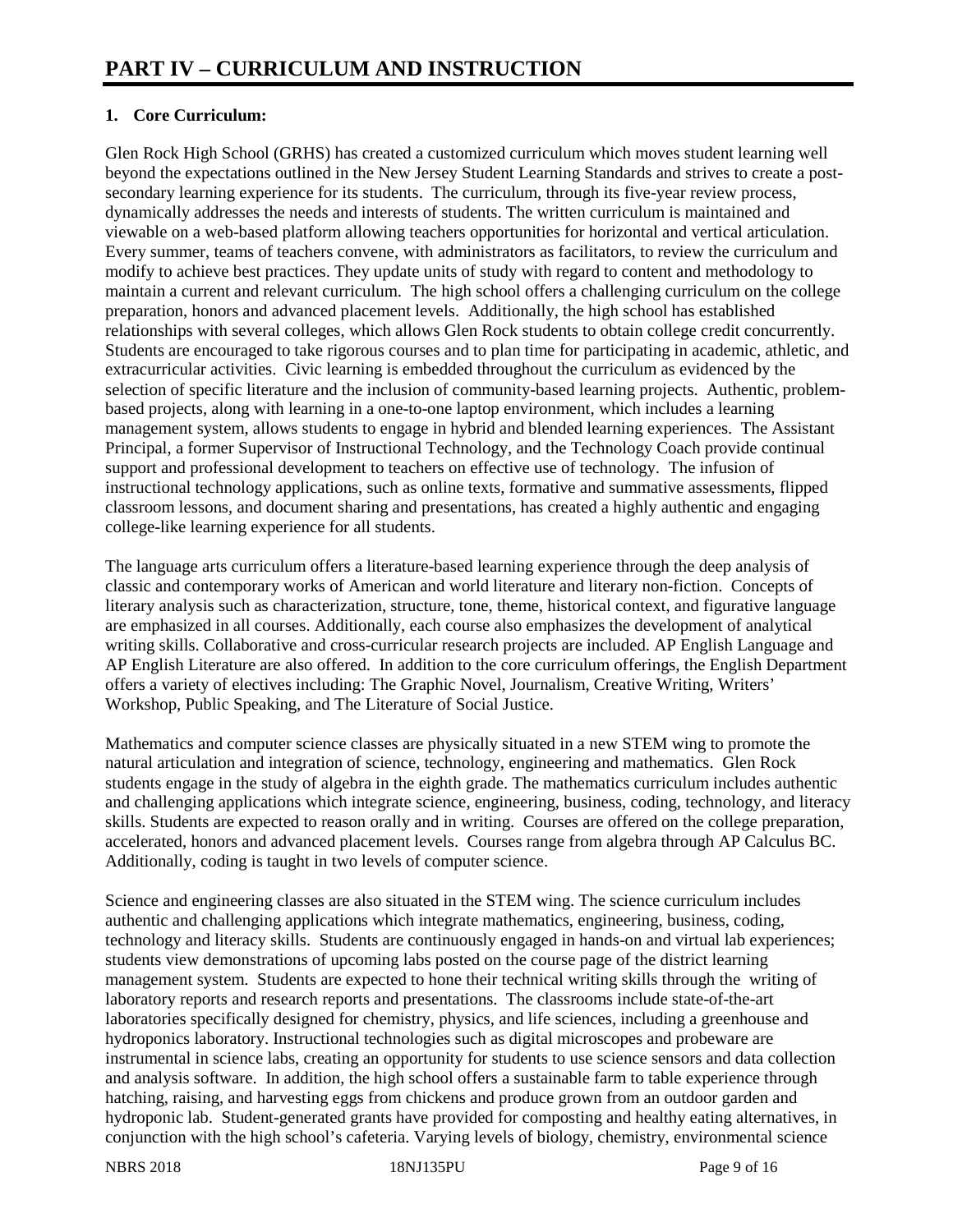and physics are offered, including advanced placement courses in each area.

The social studies program offers many opportunities for students to earn college credit through the numerous advanced placement and dual enrollment course options. GRHS is one of the few schools in the nation to successfully offer AP World History to ninth graders. The development of writing and research skills on historical events and issues is emphasized, including use of citations, primary documents, and Modern Language Association (MLA) format, in collaboration with the English Department. Many assignments require students to work collaboratively to research, analyze, discuss, debate, and present points of view on issues and problems. Students explore, research, analyze, and discuss topics such as challenges to authority, the influence of religion, politics, royalty, rights, immigration, adaptation, cultural differences, race and gender issues, power and wealth, and war. Current events and civics are embedded throughout the curriculum. Most courses require students to apply new skills and information to community service as they gain valuable personal experience. Advanced placement courses are also offered in U.S. History, European History, Government, and Psychology. Additionally, electives in Constitutional Law, Documentary Film, and Psychology are offered.

## **2. Other Curriculum Areas:**

Eighty-five percent of the high school student population has enrolled in visual and performing arts courses. The department offers four courses with dual/concurrent enrollment, and many students have benefitted from this college credit earning opportunity. Students have been recognized and received prestigious awards on the county and state levels for their outstanding levels of performance. Students maintain digital, audio, and video portfolios of their work throughout their high school career and submit these portfolios as part of their college applications and auditions for future study. Examples of fine/visual arts course offerings include varying levels in Basic Art & Design, Drawing and Painting, Sculpture, Interior Design, Art History, Art Major, Media Arts, Web Design, Photography, Video Production, Graphic Design, Digital Imaging, and Broadcast Media. Examples of performing arts course offerings include Marching Concert Band, Concert Choir, Music Theory, Music Production, and various levels of Theatre Arts.

All students in grades nine through twelve participate in physical and health education beyond the required 150 minutes per week. The high school curriculum for physical education stresses the importance of skill development, fitness improvement, and the development of self/social appreciation and respect. Endurance, flexibility, balance, strength, agility, speed, and coordination are the basic skills practiced throughout the physical education program. Students participate in individual/dual/team physical activities, fitness, outdoor activities, mindfulness, and dance. Student surveys and journals encourage students to analyze and reflect on application of acquired skills. In grades nine and ten, students engage in core activities. During grades eleven and twelve, students select from a variety of physical activities. The health program addresses topics such as coping skills, healthy lifestyles, respect, goal setting, stress management, conflict resolution, sexual harassment, first aid/CPR, eating disorders, family life, and the avoidance of alcohol and tobacco. Advanced topics include driver education, suicide prevention, mental illnesses, depression, cancer, obesity, sexually transmitted diseases, diabetes, cardiovascular health, family planning, independent living, dating, violence and domestic abuse, marriage issues, pregnancy, parenting, aging, and death.

Although it is considered a small high school, Glen Rock High School is fortunate to offer four world languages: Spanish, Latin, French, and Mandarin Chinese, the last of which has been growing since its inception three years ago. Spanish, French, and Latin are offered from the first to fifth year of study on the college preparatory, honors and advanced placement levels. The numbers for the upper levels of each language, which extend beyond the required two years of language study, have steadily grown each year. Teachers of each language create a student-centered learning environment to promote analysis and evaluation through the vehicle of language. Students use language in multiple disciplines to engage in deeper interpretative skills. The subjects of the content for each class allow for a cross-curricular focus while continuing the development of language mastery. The department is actively involved in language and cultural immersion both in and out of the classroom, which includes annual trips to French Canada and a partnership with a secondary school in Spain for Skype calls and biannual exchanges, both sending and receiving students.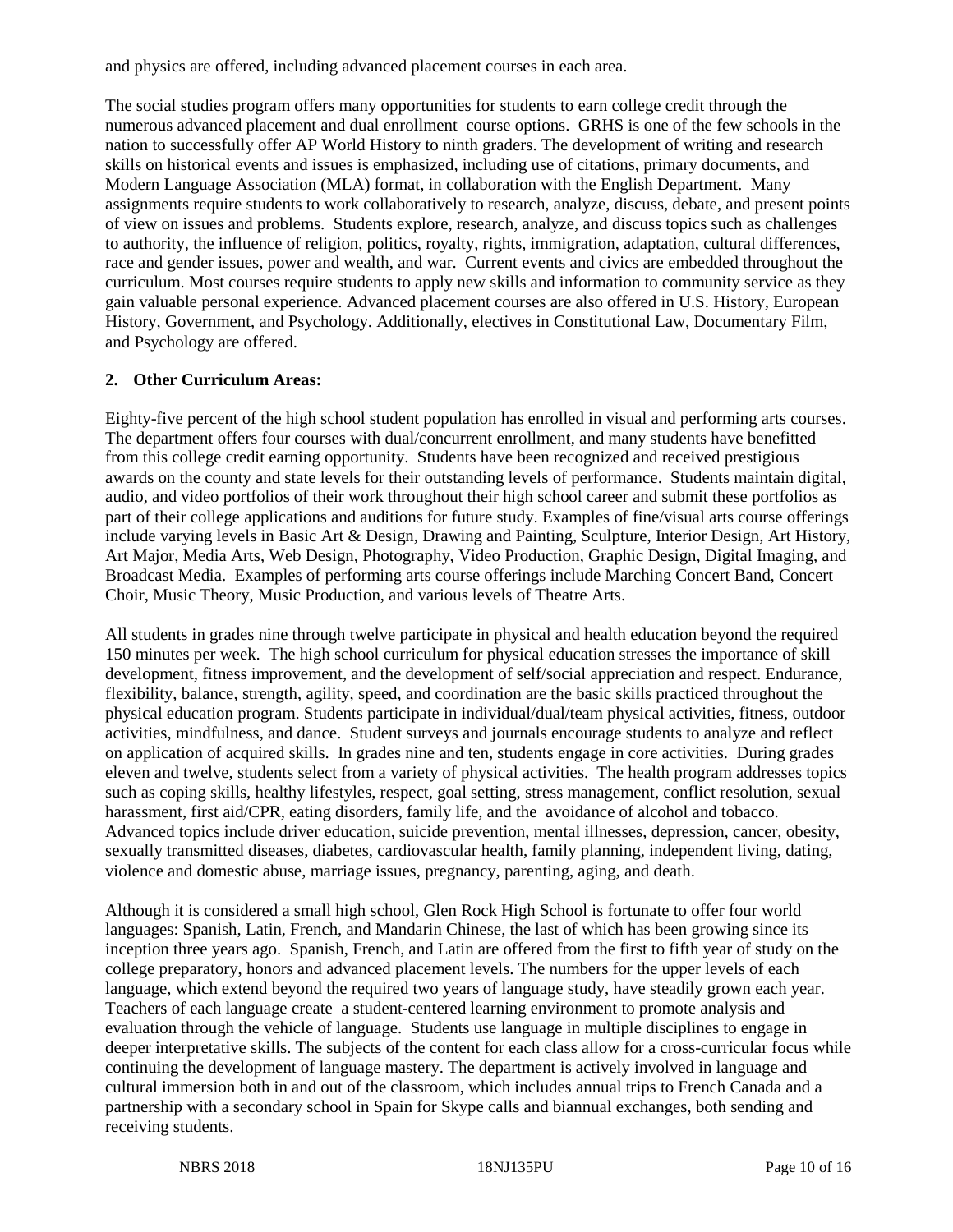The business program continues to develop at Glen Rock High School. A full sequence of courses is offered, beginning with an Introduction to Business. Students can explore offerings in Financial Literacy, Marketing, Entrepreneurship, Investing, Accounting, and several economics courses including Advanced Placement Micro and Macro Economics. Business courses are housed in a state of the art facility, where furniture can be rearranged to foster collaboration, team- building, and problem-solving. Each of our business teachers has experience in the corporate world, which contributes to real-world applications. Students can enhance their learning outside of the classroom with competitions such as those sponsored by Distributive Education Clubs of America (DECA), Debate, Model United Nations, and the Federal Reserve Challenge. Our students have received both state and national recognition at these competitions.

Technology instruction is embedded throughout the curriculum, and each department has a designated instructional technology teacher trainer to assist teachers with the one-to-one laptop and learning management system (LMS). The Media Specialist has an established curriculum and co-teaches with classroom teachers on digital citizenship and research. The library/media center has become a hub for instructional technology and learning, and teachers frequently schedule classes in the center. A professional development center with the capability of hosting a group webinar using an interactive Smart Board is available for teachers along with a teacher trainer/coach on instructional technology.

### **3. Instructional Methods, Interventions, and Assessments:**

Each and every course curriculum map provides specific strategies and techniques to differentiate instruction for all students, including English Language Learners (ELLs), students with individualized education plans (IEPs), and students with Section 504 plans. The learning management system (LMS), which is embedded into the one-to-one laptop learning environment, provides tools and applications which allow teachers to strategically group students, differentiate assignments/readings, incorporate interactive tutorials, and differentiate assessments.

Tutoring is available to students before, during, and after school hours, including early evening sessions for athletes and working students. Specific courses and in-class support programs are available for ELLs, special education students, and struggling students. Testing preparation courses are available in both English language arts and mathematics for students at risk of not achieving a proficient level of performance on the standardized PARCC assessment.

The Glen Rock High School Guidance Office includes a team of five highly experienced counselors to support all students. Through our college and career readiness platform, counselors incorporate student interest survey results to create differentiated college goals and course offerings for all students. Buildingbased intervention also supports students experiencing academic and/or social/emotional concerns.

The building principal has established a professional learning community for faculty to analyze PARCC, SAT, ACT and benchmark assessments to develop strategic plans for improving student and school performance. Faculty, department, and instructional council meetings consistently include topics on data analysis and student performance. A college professor from a NJ university meets with the faculty on a regular basis to further provide strategies and techniques for helping teachers to understand the connection between assessment data, student performance, and classroom instructional practices.

As mentioned in a previous section of the application, Glen Rock High School is one of the top performing high schools in New Jersey. However, the administration and teachers continue to analyze data and conduct action research to improve programs and services for all students. Some students with IEPs struggle to meet the state requirements on PARCC and the New Jersey Student Learning Standards. In-class supports provided by a team of special education teachers and teacher assistants, curriculum adaptations and modifications, differentiated instruction, tutoring availability throughout the day, and tiered texts and online resources are examples of the types of strategies used to meet the needs of all students. Additionally, a learning strategies course is available for students with IEPs in grades nine through twelve. Students enrolled in this class receive instruction in executive functioning skills related to organization, planning, time management, and decision-making as well as reinforcement of academic skills in their curriculum content subject areas. Data has shown that our inclusive approach for special education students, taught by

NBRS 2018 18NJ135PU Page 11 of 16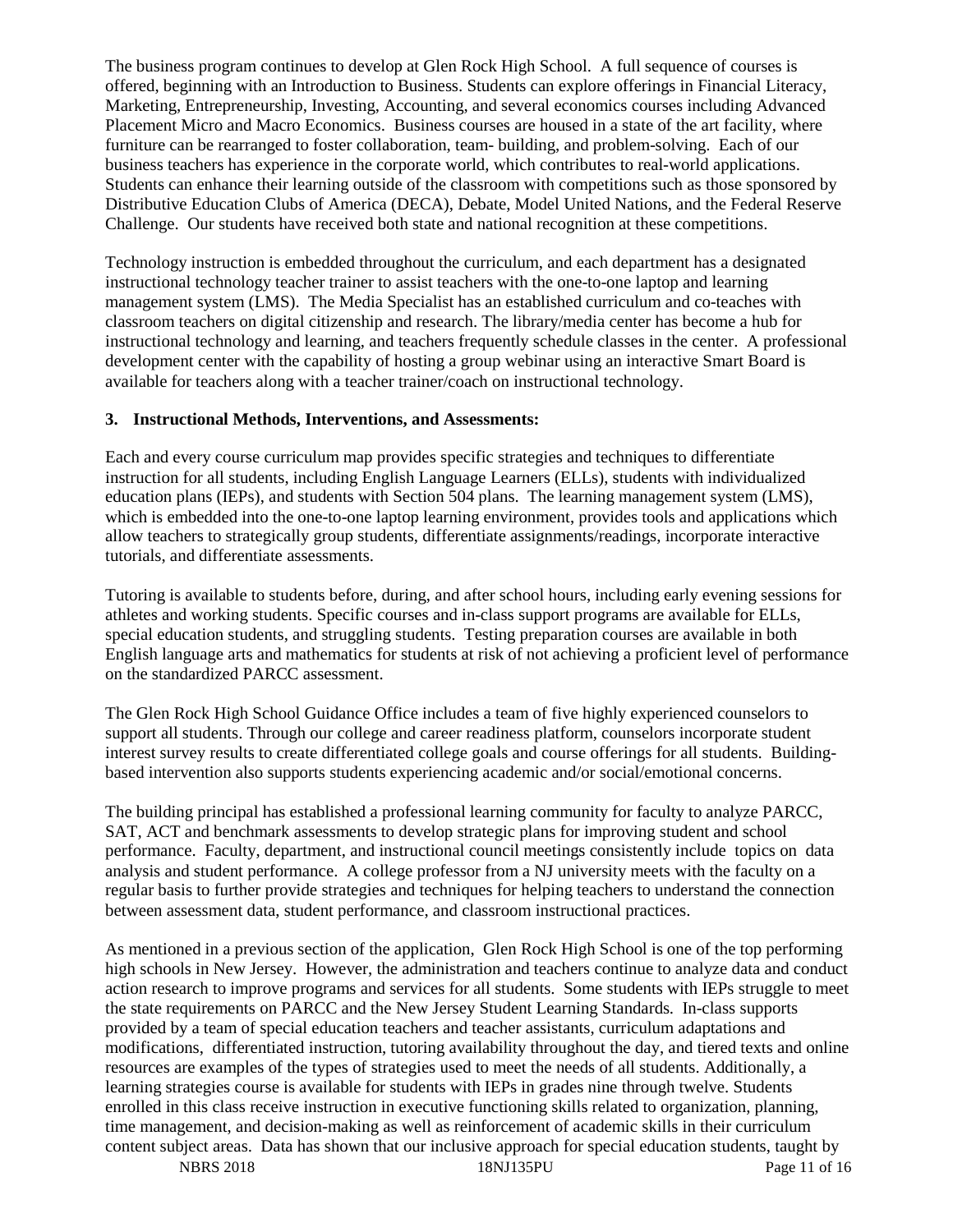content specialists in conjunction with special education teachers and teacher assistants, has significantly diminished the achievement gap. Most recently, the administration has set as a priority the recruitment and hiring of more teachers with dual certification (in both subject area and special education).

Often, advanced students can be overlooked in schools, as many interventions are aimed at students at risk. Our school makes sure that this population is served equitably too. We attempt to personalize education for all students, so that each student has an individualized learning plan, not just those with special needs. Student interests drive curricular enhancements. For example, students interested in medicine have organized trips to see live surgeries and interact with medical personnel. A visit to the New York Stock Exchange has provided real-world interactions to our Business students. Follow-up visits to our classrooms by professionals in the field make these connections long-lasting and meaningful.

Finally, a great deal of professional development has enabled our teachers to tier lesson, so that the needs of every learner can be best addressed. Lesson plans, our electronic, shared observation/ evaluation system and targeted dialogue with our teachers are all evidence that this is a focus at our school.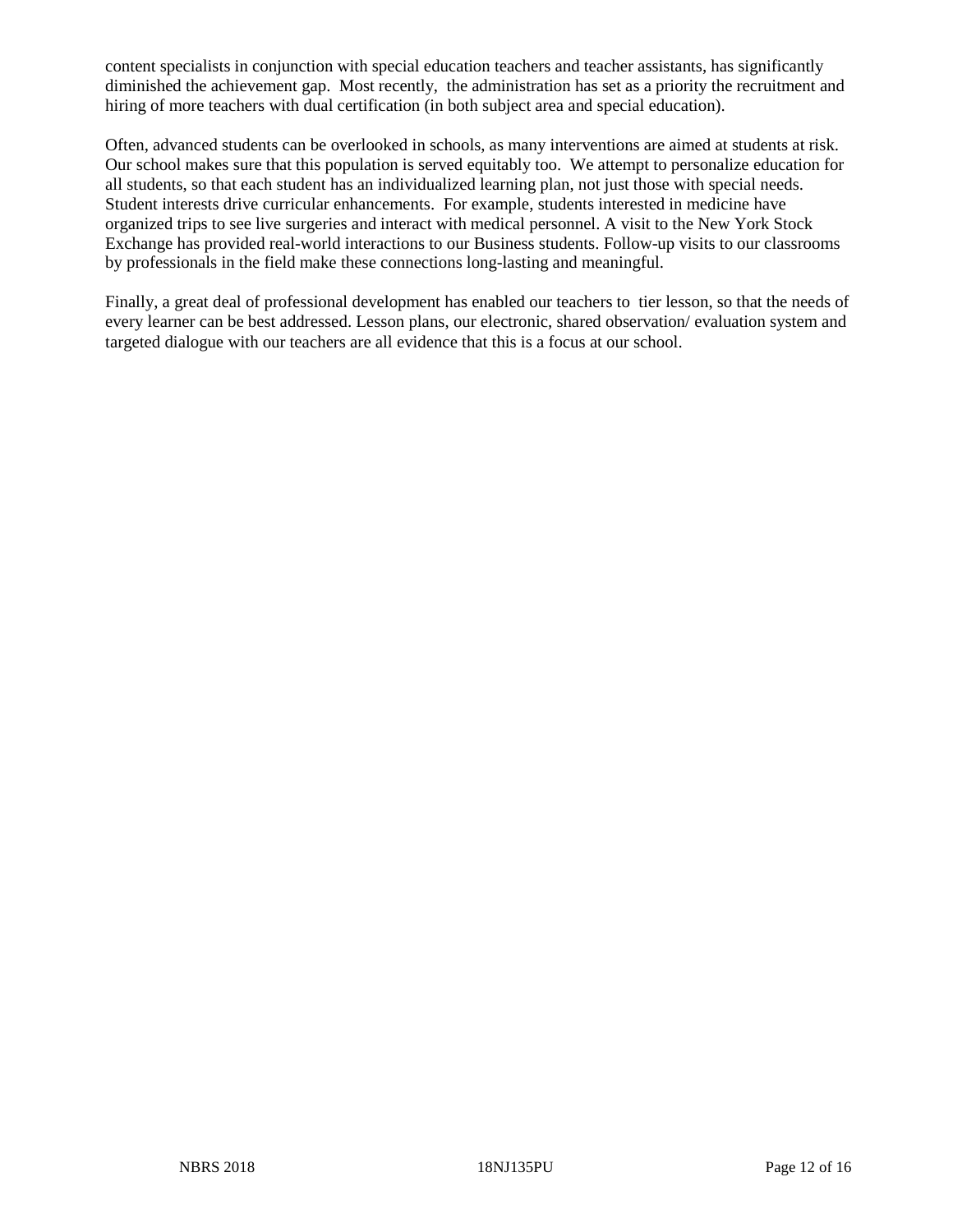# **1. School Climate/Culture:**

Research shows that students are motivated and engaged when they are active learners who see relevance in what they are studying (Kane, Hoff, Cathcart, et. al, 2016). We have made large strides in moving from a predominantly teacher-directed approach towards more student-centered instruction. Professional development has led to teachers incorporating at least three different activities within our 58 minute periods. Best practices are discussed with staff at faculty and department meetings, which include the consistent integration of problem-based learning units and authentic, real-world connections. Technology, when appropriate, has also contributed to student engagement. Students are able to collaborate on projects using student-issued laptops and our learning management system. The small size of our school lends greatly to differentiation possibilities and truly individualized learning experiences.

A recent climate survey shows a large majority of our students feel safe, trust their teachers, and believe school is important. We use student feedback consistently to analyze our practice and ensure we are connecting with our "clients," the students. Student focus groups have been used to analyze our use of technology and improve upon our schedule. With a special education population over 20%, we make sure that accommodations are appropriate and are consistent with the mission of our school.

As with most high performing high schools, we are very concerned with the amount of stress our students experience. We have instituted "homework-free nights" and "homework-free vacations" to help our students in this area of concern. We have hosted parent programs, with experts in the field, to help us recommend similar approaches outside of school. Our rotating/ drop schedule, with a common lunch period, allows our students time to explore passions through time spent independently, with staff, or in club meetings. We have found that increased independence and student accountability have greatly influenced the climate at our school. We continue to monitor our students' well-being.

Staff members have voices on a variety of committees within the high school to provide insight and perspective in decision-making. New teachers are offered ongoing and comprehensive mentor support from colleagues. All staff have adequate opportunities for personal and professional growth within district as well as reimbursement for higher education. We model a "teacher-leader" approach in every aspect of our in-house professional development. For example, when implementing a new learning management system, we trained teachers in each department who were then responsible to introduce the system to the entire faculty.

Kane, E., Hoff,N., Cathcart, A., Heifner, A., Palmon, S., & Peterson R.L.(2016, February). School Climate and Culture. Retrieved from https://k12engagement.unl.edu/strategybriefs/School%20Climate%20%26%20Culture%202-6-16%20.pdf

## **2. Engaging Families and Community:**

Noted for their support of education, our parents join together to participate in and promote organizations that foster both curricular and co-curricular activities. The Home and School Association (HSA), Glen Rock Education Foundation and Glen Rock Alumni Association, continue to be partners in the education of our children.

The HSA also has been a great source of funding for school initiatives. They have been instrumental in assisting us in funding assembly programs on substance abuse, cyber bullying and fire safety in college. Additionally, they have helped to fund enrichment experiences, such as author visits, poetry readings, field trips to Broadway shows and other cultural events, and other guest speakers.

As previously noted, there is a constant effort to connect curriculum to real-world applications. For example, Environmental Science students hatched chickens from eggs and continue to care for them in a coop on campus. Students constructed an environmentally sustainable pond for the school's adopted turtle,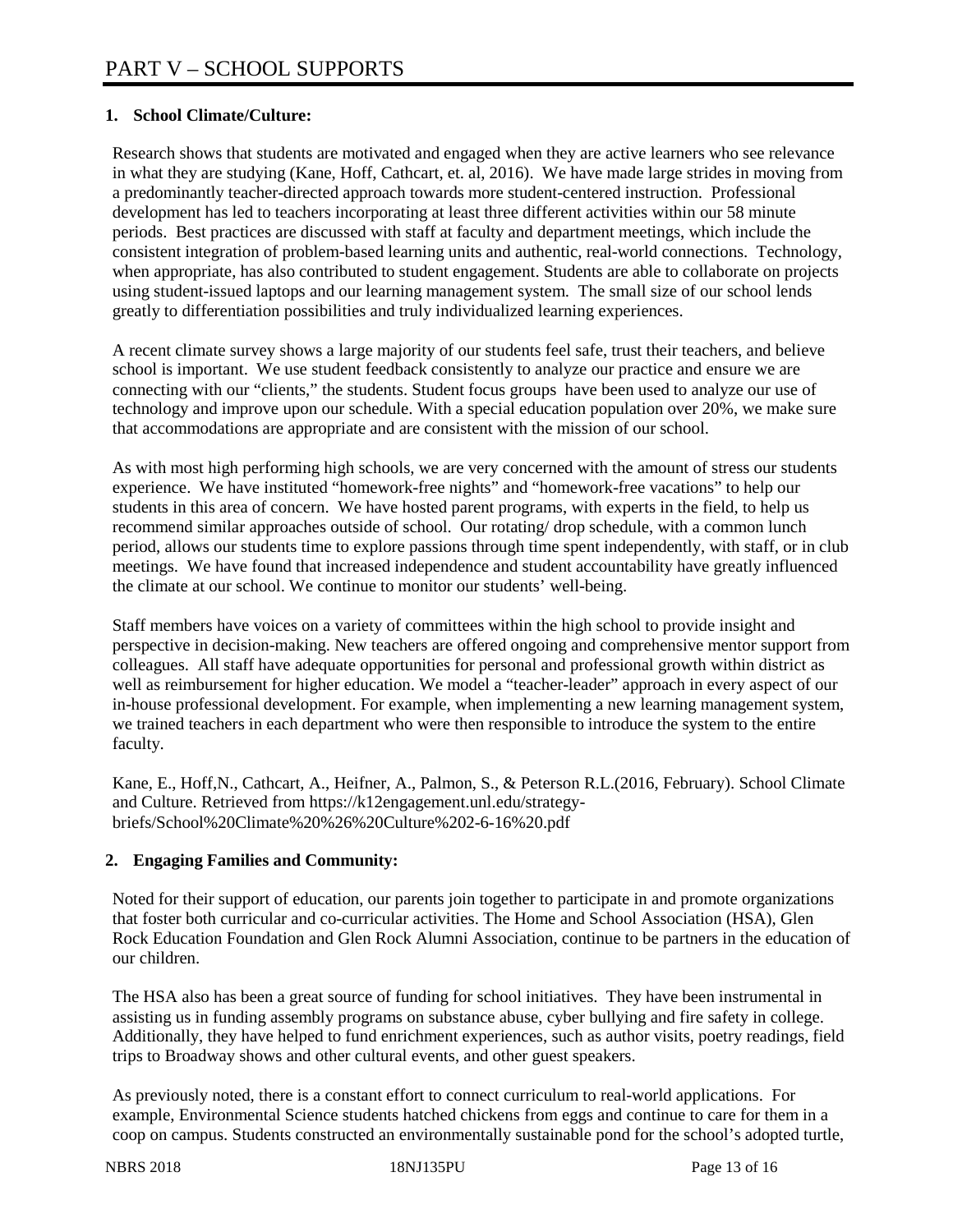Glen. Additionally, students and staff work collaboratively with the cafeteria staff to compost and promote healthy eating alternatives. Many of the funds for these endeavors were supported by community grants, written by students and parents.

The recently renovated courtyard includes an outdoor classroom and a stage area for small productions as well as the annual student music festival, "Glenstock." This courtyard renovation was funded entirely through community donations in memory of a past teacher.

Glen Rock High School recognizes academic achievements in a variety of ways. For example, we use school announcements, our website, press, school newspaper and video programs, and social media.

In addition to outside funding, Glen Rock students receive support academically and emotionally in a variety of ways. With five excellent guidance counselors on staff, the low student to counselor ratio provides for many meaningful interactions between student and staff. Additionally, there are social workers, a learning consultant, and a school psychologist on staff to support students as needed. The Glen Rock district is also fortunate to contract with a therapeutic school whose therapists are housed here. This allows us to provide a least restrictive environment for students who may be otherwise sent out of district. The student-assistance counselor serves several functions, helping our students not only with any substance abuse issues but also with related social and emotional issues as well. There is constant communication among our counselors, staff, administration, and parents.

#### **3. Professional Development:**

Glen Rock High School practices a comprehensive approach to professional development. The high school administration values and promotes teacher leadership as a driving force behind professional development to support student achievement and school improvement. These teachers are directly involved in the creation and revisions of our school's yearly professional development plans. The district's strategic goals, both short and long term, as well as the school's mission statement, live at the heart of the conversation while plans for a variety of professional development opportunities are created and offered. Conferences, educational articles, and site visits to other districts have also widely been utilized to inform future initiatives.

GRHS prides itself on home-grown, customized workshops, as our teacher leaders and collegial staff enjoy sharing techniques and instructional strategies with their peers during lunch, after school, and over the summer break. Examples of the year's "Lunch N' Learn" hours have included: "Increasing Student" Engagement [Nearpod]" and "Breaking Down the Walls of the Classroom [Virtual Reality]." The Director of Curriculum works closely with teacher leaders to bring in content area experts, technology training, and innovative curriculum resources to provide turn-key training to other staff members. Ongoing support and opportunities for feedback and reflection are infused throughout the professional development process to inform continuous improvement.

Many of the staff members also choose to participate in a teacher-directed Professional Learning Community (PLC) every year. This year a large cohort of teachers, supported by a consultant from a local college, have chosen a long-term goal of action research within the district. Each participant has chosen his or her own thesis focused around educational technology within the classroom. This overall focus aligns with the district's recent 1:1 laptop initiative that commenced this school year. Previous PLCs have been linked to other initiatives, such as "Teaching in the Block Schedule." We are also proud and excited to provide these teachers a platform to showcase their work to the school community at the conclusion of the school year as a "capstone" experience.

The avenues for professional and personal development include many of the skills and facets Glen Rock encourages its teachers to integrate in their classroom lessons. Direct impact on teachers can be seen in the continually widening scope of differentiation levels in classrooms and in the types of authentic, collaborative work students are being asked to produce.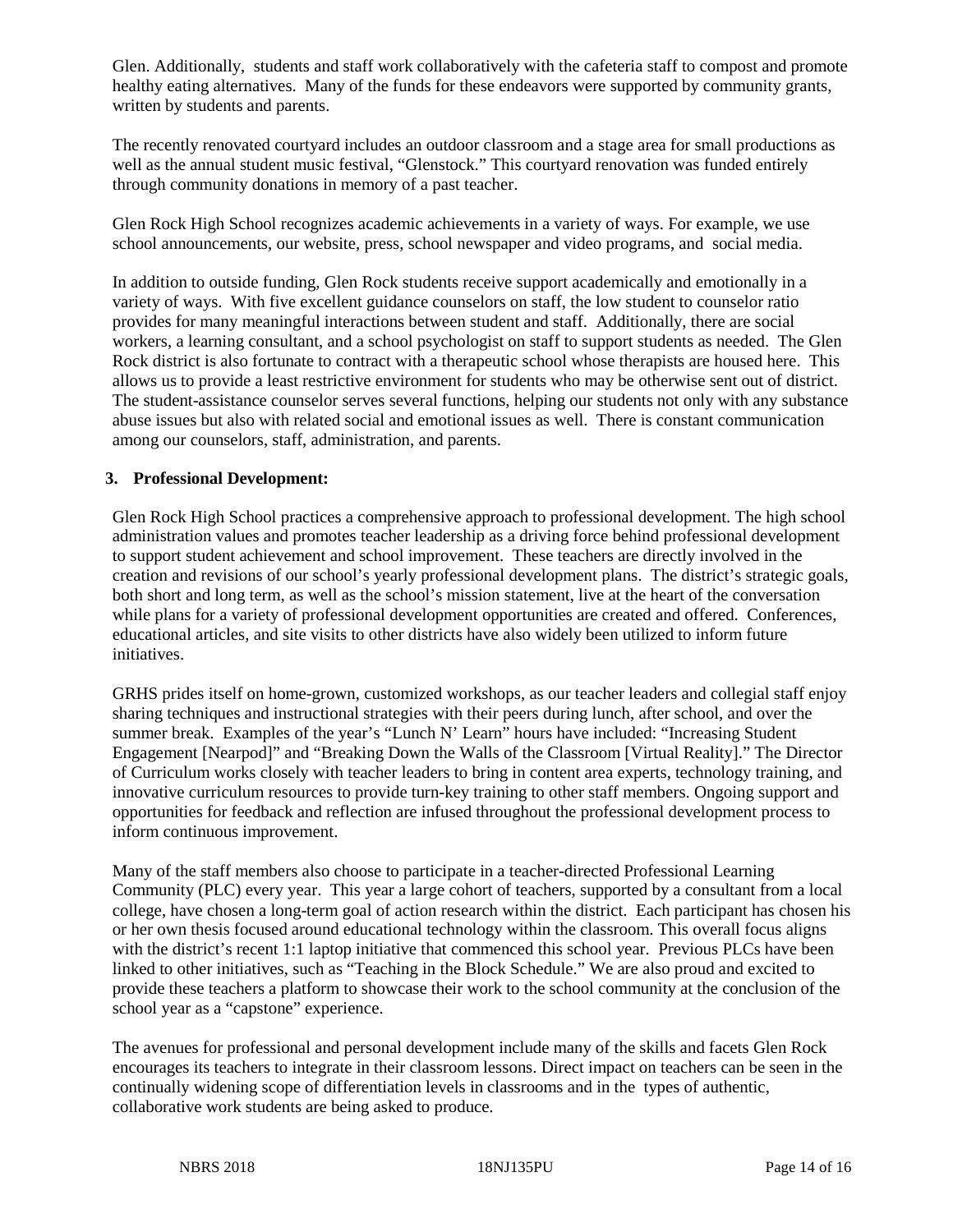## **4. School Leadership:**

There is one principal and one assistant principal for approximately 750 students and 75 staff members. Our teacher-leader model does not include department supervisors, but rather department leaders. They are experienced teachers with content and pedagogical expertise but they do not participate in the evaluation of staff.

This structure contributes greatly to the collaborative nature of our school. The principal and assistant principal are intimately involved in all aspects of our operation, from daily management to evaluation of staff to meeting regularly with students. The middle school and the district directors of guidance, curriculum, special education, and athletics are all housed on campus, which lends nicely to articulation.

Administrators meet regularly with department leaders as part of an Instructional Council. At these meetings, school-wide initiatives are discussed, and this leadership team works collaboratively on all aspects of the school's programs. Faculty meetings are a vehicle for active engagement on the part of the staff about the life of the school. Teachers share best practices; they express their viewpoints on critical issues; and the entire administration and faculty acknowledge and celebrate individuals' accomplishments. Information is mostly shared electronically. The newly implemented learning management system and our student information system, provide countless ways to share information with students, staff, and parents. Parents are able to track students' progress, grades, and assignments.

Student progress is measured in a variety of ways. Most decision-making is data driven. For example, our state testing (PARCC) gives us the ability to analyze data longitudinally. Here, we can track a student's progress over time. This also allows us to analyze our curriculum alignment. For example, a recent greater emphasis on reasoning in mathematics and non-fiction reading in language arts are direct results from the test data we have observed. We meet in both small focus groups and in larger groups to analyze test data, so that decision-making is shared. The administration has found that there is increased "buy-in" when staff are part of the decision-making.

Professional development and the creation of the school budget are also shared processes. We link district goals to school goals and make sure our staff is supported with professional growth opportunities and the related budget to ensure success. The administration holds meetings with each department leader to address each discipline's budgetary needs. This is a very collaborative process.